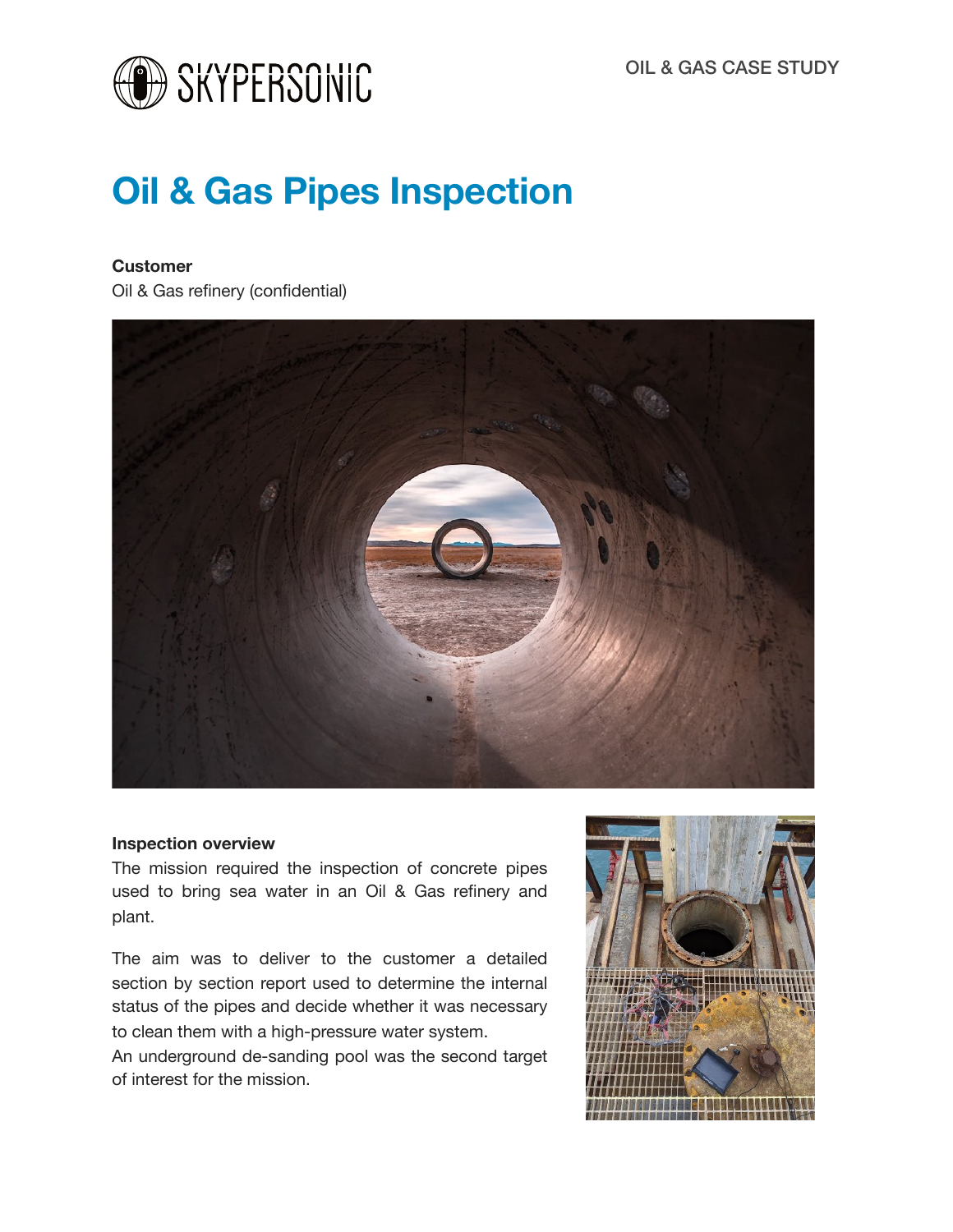

#### **Pre-Planning / Planning / Process / Customer Need / Acceptance Criteria**

The asset to inspect was 2.2 meters wide concrete pipes for a total of more than 2 kilometers in length. Instead of using standard rovers or crawlers, the possible presence of residual sea

water in the piping system required a different approach. The use of Skypersonic's Skycopter, a caged indoor inspection drone with a powerful LED illumination system, allowed to fly over eventual puddles and collect the images needed by the customer to determine the internal status of the pipes and the de-sanding pool.

The mission was carefully planned to avoid any possible risk to the operators, since the inside of the pipes was an inaccessible confined space with potential presence of harmful gasses. Pre-planning involved the delivery of precise drawings by the customer and preinspection visits to the plant. Manholes at variable distances (70-120 meters) has been

opened by the client to allow the entrance and retrieval of the drone. Antenna extenders were dropped in the manholes to send the 2.4 GHz digital control signal to the drone and receive the 5.8 GHz real time analog video feed from it. Segments of pipes from 70 meters up to 120 meters long were safely inspected in a single flight. The use of Skyloc, the indoor linear measurement tool patented by Skypersonic, allowed inspectors to precisely mark the location of problem areas.

The customer received a detailed report about the status of the pipes, section by section. The presence of algae or mussels was outlined by close-ups captured with the drone HD camera.

#### **Environmental and Conditions**

The mission was performed 100% indoors. A tethering system was used to drop the drone inside the pipe by the manhole before the arming procedure. In some cases, where two manholes were at a safe distance, a net was used by a second operator to recover the drone from the target manhole, limiting the need of flying it in two directions.

All flights were performed beyond visual line of sight. FPV goggles and monitors were used to fly the drone in the pipes.

No flammable fluids or radiation were expected.